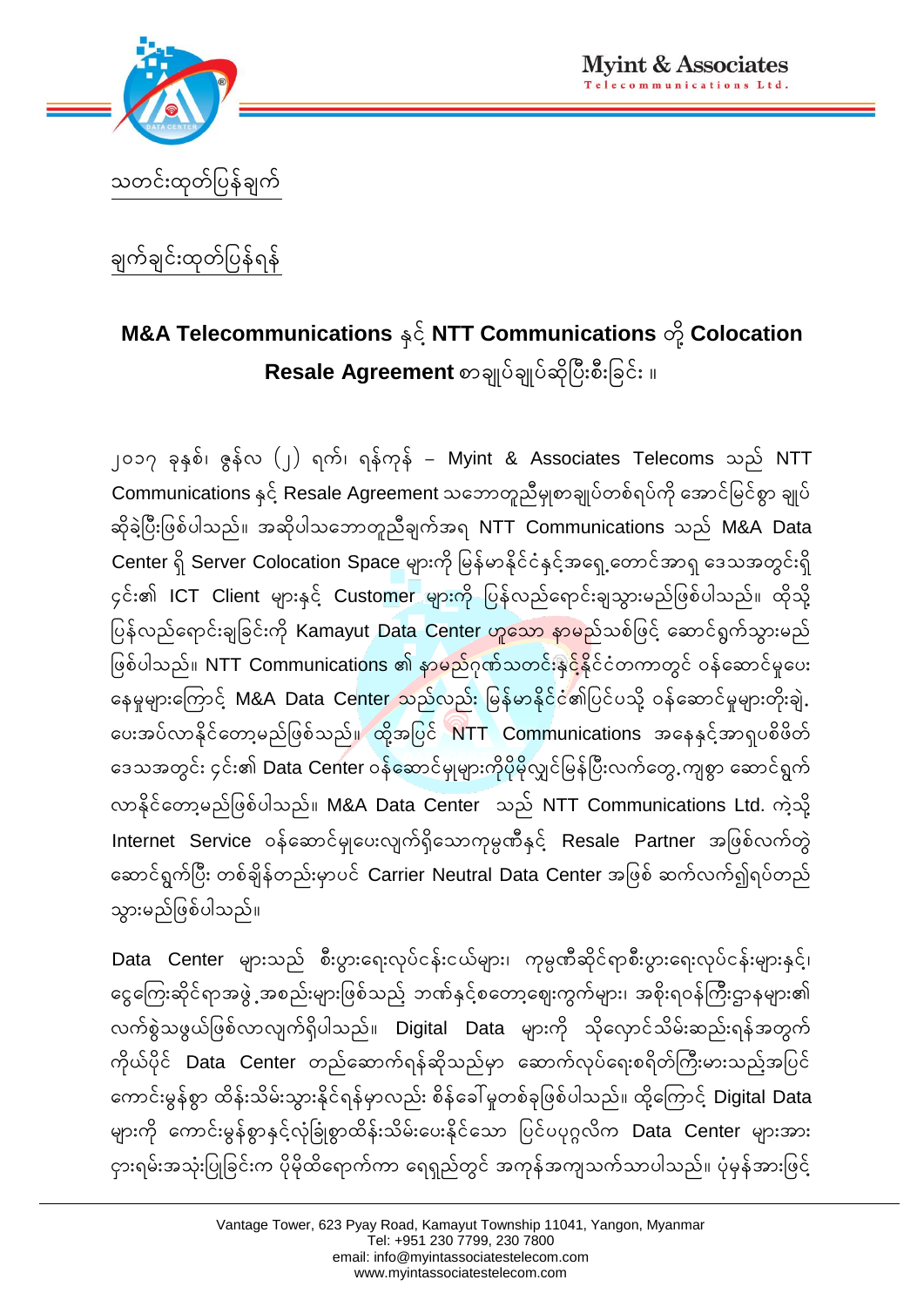

Client **> arûmfvifhcsufrsm:]ynfh0pGm]zpfay;vma\:twGuf** Client **óSifh** Data Center **tjum:** <mark>တွင်လုပ်ငန်းဆိုင်ရာသဘောတူညီမျအတွက် စာချုပ်ချုပ်ဆိုလေ့ရှိပါသည်။ **Client** ၏ဝန်ဆောင်မှု</mark> ဆိုင်ရာမှော်မုန်းချက်များ ပြည်ဝစွာမပေးနိုင်ပါက **Data Center** အနေနှင့် ပြန်လည်ပေးဆပ်ရမည့်  $\lceil \Omega_\text{D} \rceil$ ဖြစ်အက်များပါ လုပ်ငန်းဆိုင်ရာသဘောတူညီမျှစာချုပ်တွင် ပါဝင်ပါသည်။

 $M$ yint & Associates Telecoms မှ တည်ဆောက်၍ ဆောင်ရွက်နေသော Myint & Associates Data Center သည် Uptime Institute မှ Tier III Design Certification ကို ရရှိထားသည် မြန်မာနိုင်ငံ၏ပထမဆုံးနှင့် တစ်ခုတည်းသော Data Center ဖြစ်ပါသည်။ Uptime Institute ဆို သည်မှာ အမေရိကနိုင်ငံတွင်တည်ရှိသော Global Data Center Authority ဖြစ်ပါသည်။ လုပ်ငန်း **vnfywfaeonfrSm óSpfóSpfausmfúyD]zpfaom** M&A Data Center **onf** Carrier Neutral Data  $C$ enter တစ်ခုအဖြစ်၊ မြန်မာနိုင်ငံ၏ပထမဦးဆုံး Grade A Commercial Property ဖြစ်ပြီး ငလျင် **'Efudk 7.2 \pfcsfwmpau:txd cHódkif\nf\Sdaom** Vantage Tower **wGif wnf\Sdygonf`** M&A Data Center တွင် Server Colocation Space ကို ( ၉၀ ) Racks အထိထားရှိနိုင်ပြီး Double Redundant Power System, Temperature, Humidity Control စသည် စနစ်များပါရှိသည် အပြင်၊ လုပ်ငန်းလည်ပတ်မျကို အဆင့်မြင့် Network Operations Center မှ ဆောင်ရွက်ပေးပါ သည်။ **M&A Data Center သည် လုပ်ငန်းလည်ပတ်နေစဉ်မှာပ**င် ပြုပြင်ထိန်းသိမ်းခြင်းလုပ်ငန်း များကိုဆောင်ရွက်နိုင်သဖြင့်၊ Operational Time Service Guarantee မှာ ၉၉.၉၉% အထိ ရှိပါ **သည်**။

## **Myint & Associates Telecommunications**

M&A Telecommunications Ltd. သည် MPRL E&P ကုမ္ပဏီများအုပ်စု၏ နည်းပညာဆိုင်ရာ ကုမ္ပဏီခွဲတစ်ခုဖြစ်သည်။ မြန်မာနိုင်ငံ၏ IT Infrastructure နယ်ပယ်တွင် M&A Telecoms သည် Data Center Designi Developmenti Commissioning နှင့် Operations ပိုင်းဆိုင်ရာတွင် 'ရှေတန်းမှ ဦးဆောင်လျက်ရှိသည်။ ထို့အပြင် **IT Solutions နှင့် Services များကို စံ**နှုန်းမြင့်မားစွာ **\\Sdvdkaom** Customers **rsm:twGuf** Cloud Computing **óSifh** Virtual Private Computing  $S$ ervices များကို ဆောင်ရွက်ပေးလျက်ရှိပါသည်။